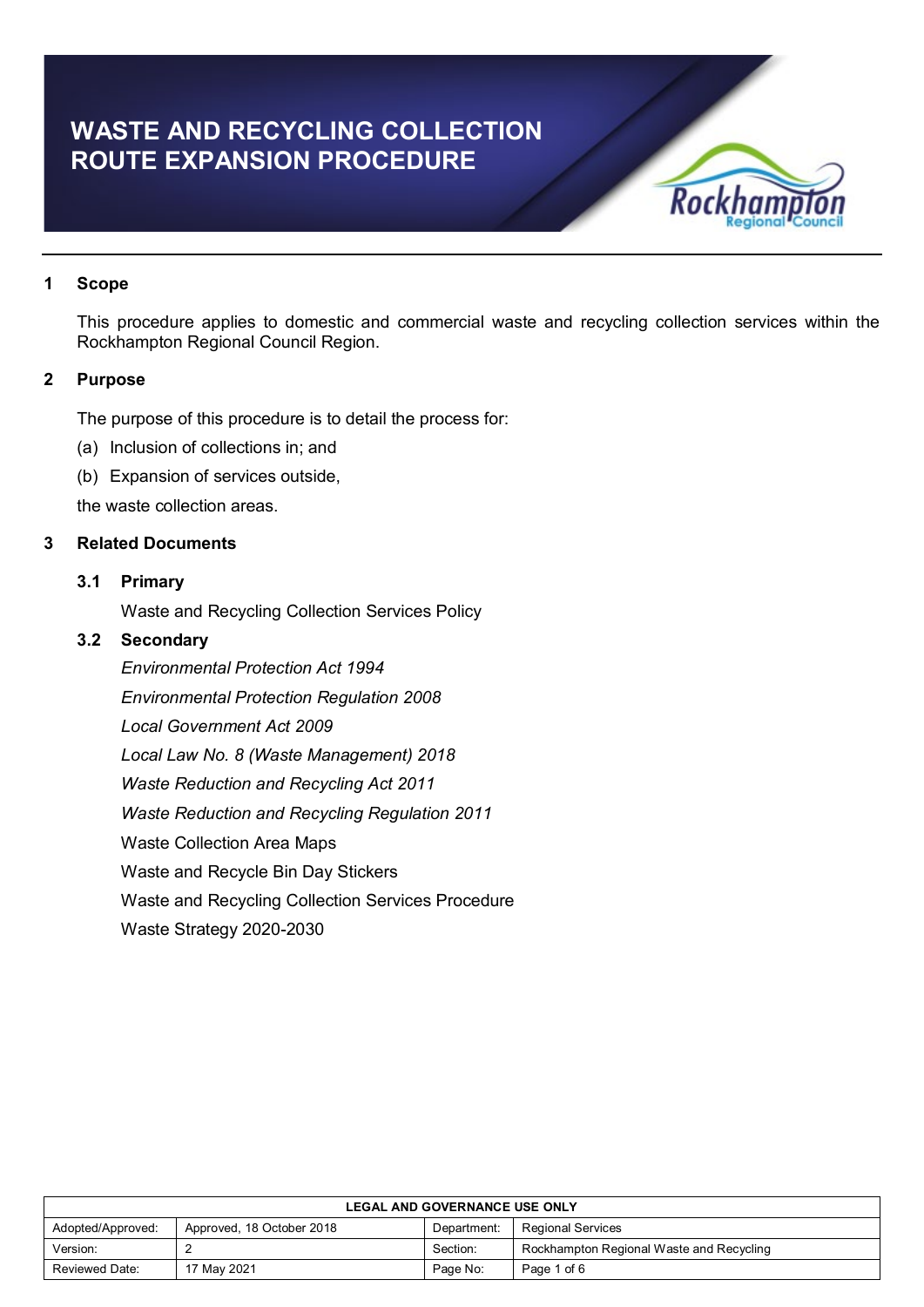## **4 Definitions**

To assist in interpretation, the following definitions apply:

| Commercial<br><b>Premises</b>                     | As defined in Local Law No. 8 (Waste Management) 2018, any of the following types<br>of premises:                                                                                                                                                                                                                                                                                                                 |  |  |
|---------------------------------------------------|-------------------------------------------------------------------------------------------------------------------------------------------------------------------------------------------------------------------------------------------------------------------------------------------------------------------------------------------------------------------------------------------------------------------|--|--|
|                                                   | (a) A hotel, motel, caravan park, café, food store or canteen;                                                                                                                                                                                                                                                                                                                                                    |  |  |
|                                                   | An assembly building, institutional building, kindergarten, child minding centre,<br>(b)<br>school or other building used for education;                                                                                                                                                                                                                                                                          |  |  |
|                                                   | (c) Premises where a sport or game is ordinarily played in public;                                                                                                                                                                                                                                                                                                                                                |  |  |
|                                                   | (d) An exhibition ground, show ground or racecourse; and                                                                                                                                                                                                                                                                                                                                                          |  |  |
|                                                   | (e) An office, shop or other premises where business or work, other than a<br>manufacturing process, is carried out.                                                                                                                                                                                                                                                                                              |  |  |
| Council                                           | Rockhampton Regional Council                                                                                                                                                                                                                                                                                                                                                                                      |  |  |
| <b>Designated Waste</b><br><b>Collection Area</b> | The Region                                                                                                                                                                                                                                                                                                                                                                                                        |  |  |
| Domestic<br><b>Premises</b>                       | As defined in Local Law No. 8 (Waste Management) 2018, any of the following types<br>of premises:                                                                                                                                                                                                                                                                                                                 |  |  |
|                                                   | (a) A single unit private dwelling;                                                                                                                                                                                                                                                                                                                                                                               |  |  |
|                                                   | (b) Premises containing two or more separate flats, apartments or other dwelling<br>units; or                                                                                                                                                                                                                                                                                                                     |  |  |
|                                                   | (c) A boarding house, hostel, lodging house or guest house.                                                                                                                                                                                                                                                                                                                                                       |  |  |
| Domestic Waste<br><b>Collection Service</b>       | Provision of a weekly domestic waste and fortnightly recyclable waste collection<br>service.                                                                                                                                                                                                                                                                                                                      |  |  |
| <b>Premises Owner</b>                             | As defined in Local Law No. 8 (Waste Management) 2018, the owner of premises,<br>the person for the time being entitled to receive the rent for the premises or would<br>be entitled to receive the rent for it if it were let to a tenant at a rent.                                                                                                                                                             |  |  |
| Region                                            | Rockhampton Regional Area defined by the Local Government Areas of<br>Queensland.                                                                                                                                                                                                                                                                                                                                 |  |  |
| <b>RRWR</b>                                       | Rockhampton Regional Waste and Recycling                                                                                                                                                                                                                                                                                                                                                                          |  |  |
| <b>Standard General</b><br><b>Waste Container</b> | As defined in Local Law No. 8 (Waste Management) 2018, a container of a type<br>approved by the local government for storing domestic waste, commercial waste or<br>recyclable waste at premises in the local government's area; and for the avoidance<br>of doubt, includes one or more containers each of which is approved by the local<br>government for storing, at premises in the local government's area: |  |  |
|                                                   | (a) One or more or multiple types of commercial waste; or                                                                                                                                                                                                                                                                                                                                                         |  |  |
|                                                   | (b) One or more or multiple types of recyclable waste.                                                                                                                                                                                                                                                                                                                                                            |  |  |
|                                                   | Also referred to as a waste container, wheelie bin, mobile bin or mobile garbage bin.                                                                                                                                                                                                                                                                                                                             |  |  |
|                                                   | Council has approved the following standard general waste containers:                                                                                                                                                                                                                                                                                                                                             |  |  |
|                                                   | 240 litre waste container for general domestic and recyclable waste,<br>(a)                                                                                                                                                                                                                                                                                                                                       |  |  |
|                                                   | 140 litre waste container for assisted service for general domestic waste,<br>(b)                                                                                                                                                                                                                                                                                                                                 |  |  |
|                                                   | 660 litre waste container for bulk general domestic waste, and<br>(c)                                                                                                                                                                                                                                                                                                                                             |  |  |
|                                                   | 1,100 litre waste container for bulk general domestic waste.<br>(d)                                                                                                                                                                                                                                                                                                                                               |  |  |

| <b>LEGAL AND GOVERNANCE USE ONLY</b> |                           |             |                                          |
|--------------------------------------|---------------------------|-------------|------------------------------------------|
| Adopted/Approved:                    | Approved, 18 October 2018 | Department: | <b>Regional Services</b>                 |
| Version:                             |                           | Section:    | Rockhampton Regional Waste and Recycling |
| Reviewed Date:                       | 17 May 2021               | Page No:    | Page 2 of 6                              |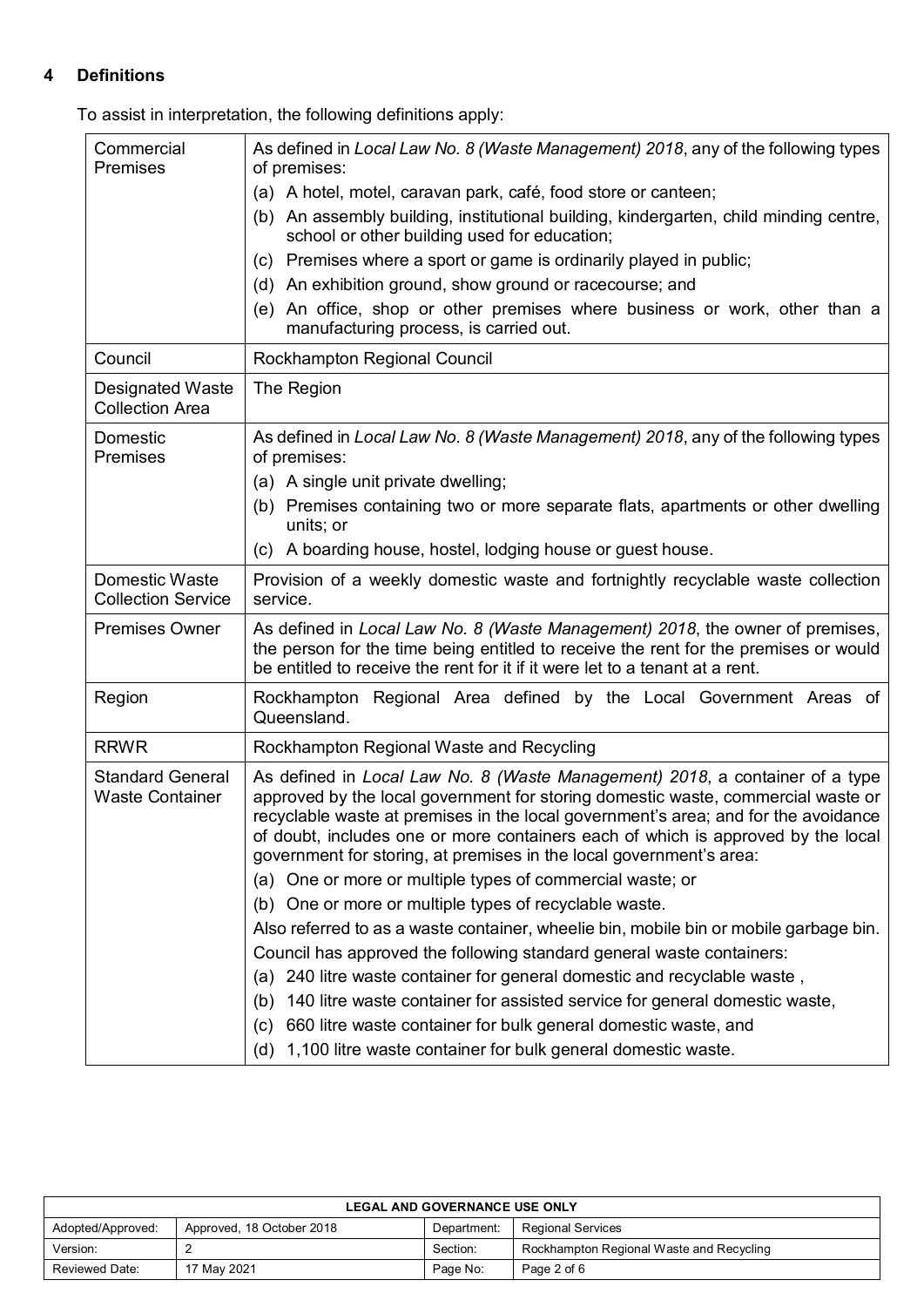| <b>Waste Collection</b><br>Areas | Areas within the designated waste collection area where domestic and commercial<br>waste and recycling collection services are provided.                                                                                       |  |  |
|----------------------------------|--------------------------------------------------------------------------------------------------------------------------------------------------------------------------------------------------------------------------------|--|--|
|                                  | Areas are as marked on the Designated Waste Collection Area maps and are<br>subject to change by Council as a result of future land development or planning<br>requirements and are updated in accordance with this procedure. |  |  |
|                                  | For rural properties, accepting services on an elective basis, these properties are<br>identified on waste collection area maps by geo-fencing the land parcel and are<br>deemed as located within the waste collection area.  |  |  |

## **5 Procedure**

## **5.1 Waste and Recycling Collection Services within a Waste Collection Area**

Requests for a waste and recycling collection service to premises within a waste collection area are processed as follows.

#### **5.1.1 Domestic Premises**

Requests for a domestic waste and recycling collection service to occupied domestic premises within a waste collection area are incorporated, as far as practicable, into current waste collection runs. Consideration of the waste service assessment criteria in paragraph 5.2 determines if the service is provided.

## **5.1.2 Commercial Premises**

Requests for a commercial waste and recycling service within a waste collection area are considered in accordance with the waste service assessment criteria in paragraph 5.2, to determine if the service is provided.

If the service is approved, applicants are supplied with a coloured sticker indicating the week day the waste bin is emptied. Only commercial bins with an approved sticker are serviced.

Upon request, serviced commercial premises may be supplied with, and pay for each, additional bins for waste and/or recycling services.

#### **5.2 Waste Service Assessment Criteria**

The viability of providing a waste collection service to premises are determined by the following criteria:

- (a) Cost of the service including the relevance of uniform delivered pricing;
- (b) Income potential;
- (c) Demand for the service;
- (d) Public health benefit including protection of environment;
- (e) Time required to provide the service; and
- (f) Suitability and safety of roads.

Prior to the provision of a collection service to premises the following assessment criteria are considered:

#### **5.2.1 Service Costs**

Costs considered include the following:

- (a) Plant costs; and
- (b) Labour costs.

| <b>LEGAL AND GOVERNANCE USE ONLY</b>                                               |             |          |                                          |  |
|------------------------------------------------------------------------------------|-------------|----------|------------------------------------------|--|
| Approved, 18 October 2018<br>Adopted/Approved:<br>Regional Services<br>Department: |             |          |                                          |  |
| Version:                                                                           |             | Section: | Rockhampton Regional Waste and Recycling |  |
| Reviewed Date:                                                                     | 17 May 2021 | Page No: | Page 3 of 6                              |  |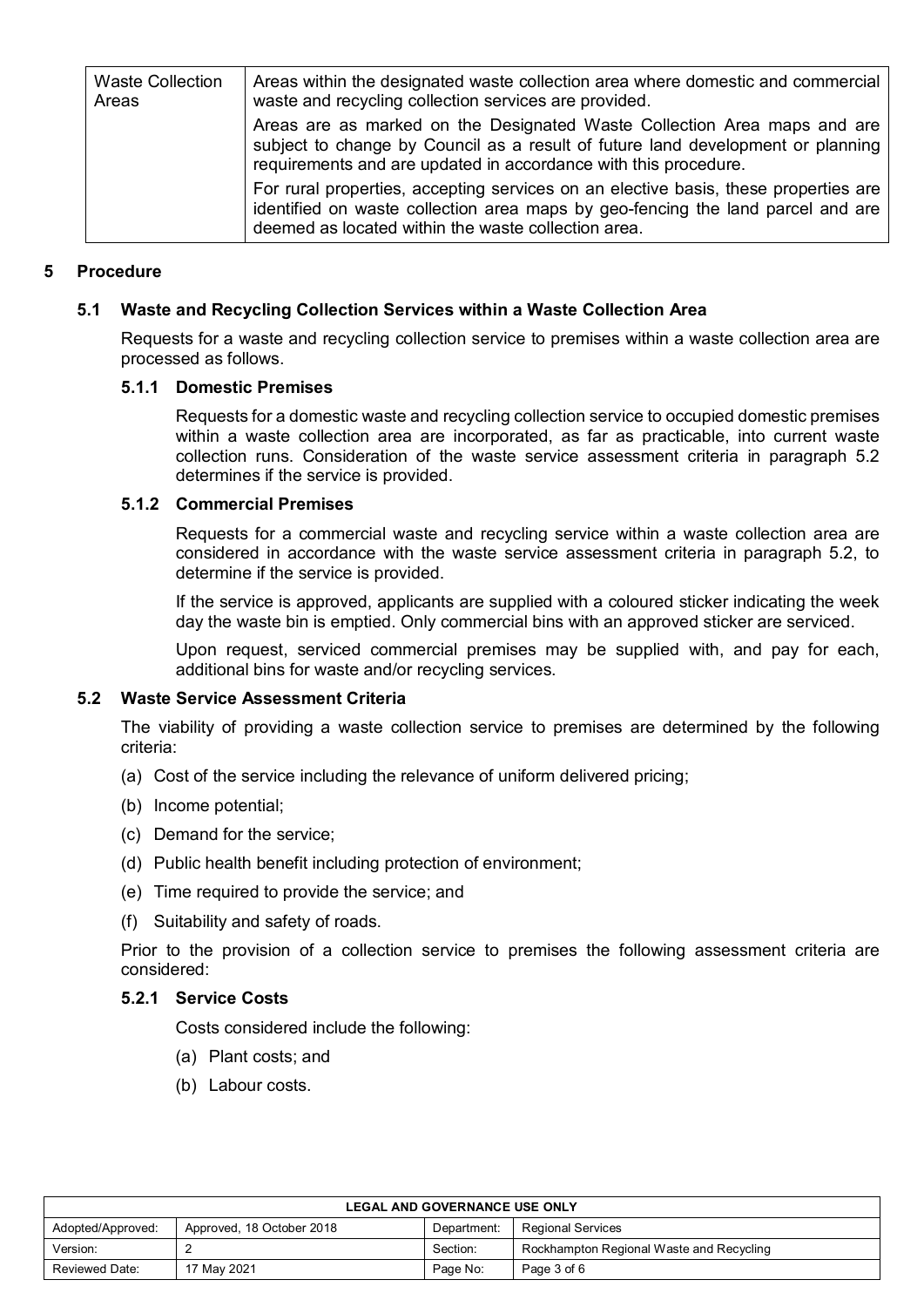## **5.2.2 Service Demand**

The demand for the service is determined by:

- (a) Number of potential services in the proposed area;
- (b) Commercial and domestic demand;
- (c) Accessibility to the proposed service location;
- (d) Survey community consultation and benefit; and
- (e) Existing service runs.

## **5.2.3 Time**

Time required to provide the service is determined by:

- (a) Travelling time to and from service area;
- (b) Collection time within the service area; and
- (c) Estimated time for service area to reach potential income and economies of scale.

## **5.2.4 Roads**

The suitability of roads is determined by:

- (a) Safe and adequate turnaround areas in cul-de-sacs and no-through roads;
- (b) Width of roads;
- (c) General condition of roads;
- (d) Intrusion of vegetation and other obstacles at the side and over the road/s;
- (e) Safe and adequate space to present standard general waste container for collection;
- (f) Likelihood of frequent flooding;
- (g) Non trafficable due to weather conditions; and
- (h) Other safety factors.

The service of emptying a standard general waste container must be capable of being carried out in a safe manner. Factors such as the speed limit in the area, the distance a truck is able to pull off the road to service the waste container, the width and condition of the road shoulder, visibility of traffic in both directions and steepness of terrain need to be considered.

Council may occasionally review the suitability of existing waste collection service routes in rural areas. Following a review the level of service may be amended to suit current conditions. Amendments may include the termination of the service or change in the location of the waste collection point at Council's request.

## **5.3 Provision of New Waste Collection Services Outside a Waste Collection Area**

Requests for a waste and recycling collection service to premises outside a waste collection area are processed as follows. There is no obligation on Council to extend the service area beyond the current waste collection areas unless economically and/or responsibly viable to do so.

## **5.3.1 Domestic Premises – Individual Requests**

Where a request is made by a domestic premise owner for a waste and recycling collection service which is outside of the waste collection area an assessment is undertaken by an RRWR officer using the criteria in paragraph 5.2. Where the property is close to a waste collection area and the officer considers it economically and/or responsibly viable to provide a service the property is included in the domestic waste collection service. Council's Waste Collection Area Map is updated to include the property. The annual utility charge will apply.

| <b>LEGAL AND GOVERNANCE USE ONLY</b> |                           |             |                                          |
|--------------------------------------|---------------------------|-------------|------------------------------------------|
| Adopted/Approved:                    | Approved, 18 October 2018 | Department: | <b>Regional Services</b>                 |
| Version:                             |                           | Section:    | Rockhampton Regional Waste and Recycling |
| <b>Reviewed Date:</b>                | 17 May 2021               | Page No:    | Page 4 of 6                              |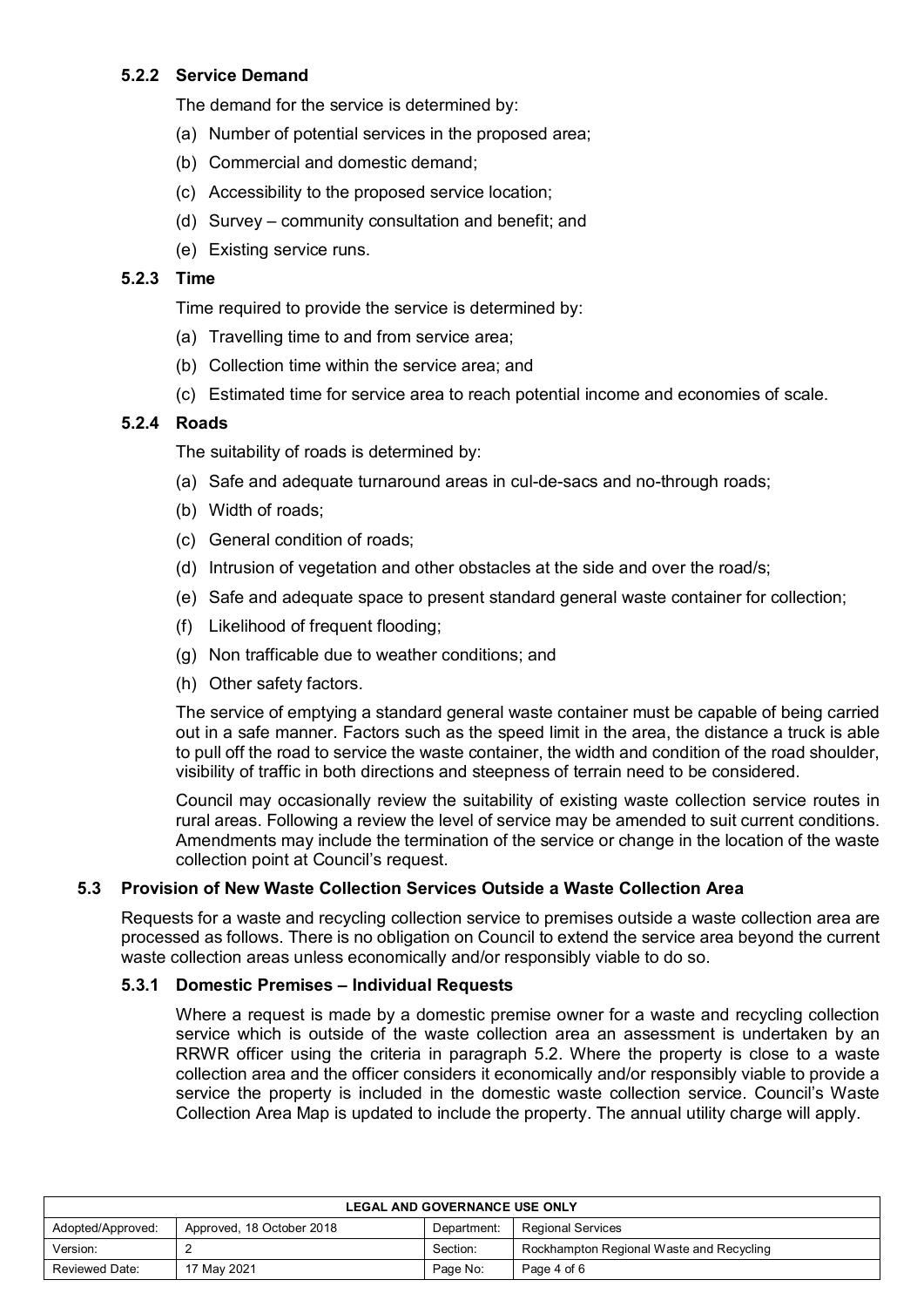## **5.3.2 Multiple Domestic Premises**

As a result of Council operational changes, future land development or planning requirements whole areas may be considered for the provision of a domestic waste collection service.

All or part of an area may be serviced depending upon the assessment criteria in paragraph 5.2 and the survey outcome of premises owners in the proposed area.

A report will be provided to Council for consideration of the survey responses and assessment criteria with a recommendation to either proceed or not proceed with implementation of the service. Paragraph 5.2.2 Service Demand Criteria is used to determine when the service is introduced.

A new service may be incorporated into a waste and recycling collection run where:

- (a) It can be demonstrated that an expanded service will be cost effective including the relevance of uniform delivered pricing for the service;
- (b) Due to public health, equity and responsibility in waste collection and disposal practices;
- (c) Factors in the Waste and Recycling Collection Services Procedure and waste service assessment criteria are met;
- (d) Premises have frontage or are located within proximity to major haul routes between waste collection areas; and
- (e) It promotes responsible waste management practices.

Where a service is introduced into a new area or part of a new area, then the annual utility charge applies to all premises in the waste collection area. Charges will be applied on a prorata basis from the date the service is supplied after giving sufficient notice to enable all premises in the expanded area to utilise the service. If Council determines it is not economically or responsibly viable to provide a service the annual utility charge will not be applied.

Where an expansion is undertaken the relevant waste collection area map is amended.

## **5.3.3 Commercial Premises**

Commercial collections may be provided outside the waste collection area, if they can be incorporated into an existing run. Commercial collections are:

- (a) At the complete discretion of the Manager RRWR or delegated officer;
- (b) Provided by agreement between the client and Council; and
- (c) Subject to the waste service assessment criteria detailed in paragraph 5.2.

## **6 Review Timelines**

This procedure is reviewed when any of the following occur:

- (a) The related information is amended or replaced; or
- (b) Other circumstances as determined from time to time by the General Manager Regional Services.

| <b>LEGAL AND GOVERNANCE USE ONLY</b> |                           |             |                                          |
|--------------------------------------|---------------------------|-------------|------------------------------------------|
| Adopted/Approved:                    | Approved, 18 October 2018 | Department: | <b>Regional Services</b>                 |
| Version:                             |                           | Section:    | Rockhampton Regional Waste and Recycling |
| Reviewed Date:                       | 17 May 2021               | Page No:    | Page 5 of 6                              |